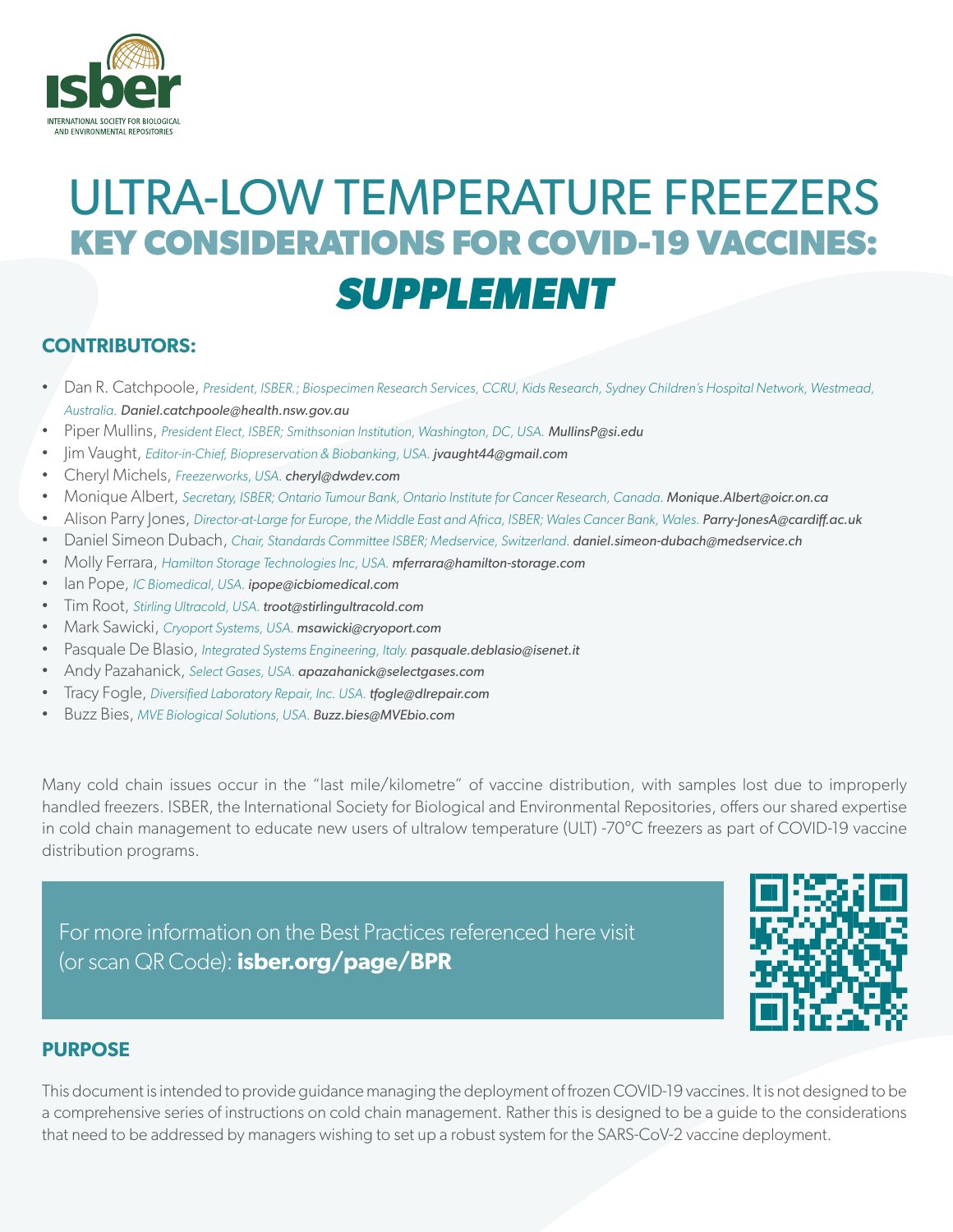

### **BACKGROUND**

With the urgent global need for SARS-CoV-2 vaccines, pharmaceutical manufacturers, third-party logistics providers and healthcare systems are addressing significant challenges that threaten widespread vaccine distribution and availability. Whilst the vaccine developers and public health authorities are seeking the rapid deployment of as many doses throughout a population as possible, the logistics of distribution are, in many cases, not well defined, nor do they appear to be a requirement for vaccine use approval.<sup>1</sup>

The UK's NHS (National Health Service) SOP for COVID19 vaccine deployment in community settings, dated December 18 2020 (p7, 38, 39) states;

*"Vaccines must be transported only in approved and validated cool boxes, and the temperature of the cool box and contents must be monitored and reviewed before use. Means of detecting when a temperature excursion has occurred are required and that any 'out of specification' recordings are addressed promptly and appropriately, and that a full audit trail is maintained."*

The following documents detail examples of cold chain actions from the point of receipt of vaccines at the deployment centers.

- The NHS Specialist Pharmacy Services exemplar document for vaccine cold chain management.<sup>2</sup>
- Delivering Pandemic Resilience: How to secure stable supply chains for vaccines and medical goods during the COVID-19 crisis and future health emergencies<sup>3</sup>

According to the World Health Organization, more than 50% of vaccines may be wasted every year because of temperature control, logistics and shipment-related issues. Loss of cold chain security through mismanagement of freezers leading to breaks in the cold chain create short term chaos<sup>4</sup> reduction in clinical efficacy and public health benefit as well as long term financial losses<sup>5</sup>. ULT cold chain logistics requirements cause considerable issues for health authorities to negotiate, especially the use of ULT freezers. These issues may be even greater for the local family doctor or remote clinic outpost.

Distribution of vaccines in the current situation requires a different viewpoint from the normal (prior) considerations when examining ideal storage modality. Under normal circumstances we consider temperature requirements, availability of refrigerant or power for refrigeration, long term storage capacity requirements, transaction types and quality criteria. In a simple single delivery with a well defined cold chain, many of these requirements are less significant. The extent of the current global deployment required has placed additional consideration of cold chain logistics that are only now becoming apparent. The necessary requirements at multiple smaller and often remote locations that must be deployable rapidly must occur without the need for complex installation of special freezer storage or local infrastructure.

With the leading SARS-CoV-2 vaccines requiring storage in -80°C and -20°C temperature conditions, "last mile"6 vaccine distribution gets even more daunting as regional/ local levels of government, healthcare and pharmacy systems are responsible for planning. The ability to replenish refrigerants like dry ice and liquid nitrogen during vaccine transport by courier or a transport company in an efficient manner may not be feasible in local and remote settings, becoming a rate-limiting step in the successful deployment of the vaccine, especially as supply and demand needs increase over time. Those that warehouse the vaccines will need to either maintain multiple models of freezers to accommodate the current and potential future vaccine requirements or find a solution that will provide safe storage

[<sup>1</sup> https://www1.racgp.org.au/newsgp/clinical/tip-of-the-cold-chain-iceberg-vaccines-worth-26-mi](https://www1.racgp.org.au/newsgp/clinical/tip-of-the-cold-chain-iceberg-vaccines-worth-26-mi)

<sup>2</sup> <https://www.sps.nhs.uk/home/covid-19-vaccines/pfizer-biontech-vaccine/pfizer-biontech-handling-in-trusts>

<sup>3</sup> <https://www.dhl.com/au-en/home/insights-and-innovation/thought-leadership/white-papers/delivering-pandemic-resilience.html>

<sup>4</sup> <https://www.cnn.com/2021/01/06/us/california-broken-freezer-vaccines-trnd/index.html>

<sup>5</sup> <https://www.abc.net.au/news/health/2020-12-04/uk-coronavirus-rollout:-what-does-it-mean-for-australia/12946414>

<sup>6 &</sup>quot;Last mile" is a general term used within the cold chain space to indicate the connection from a regional repository to the end patient recipient.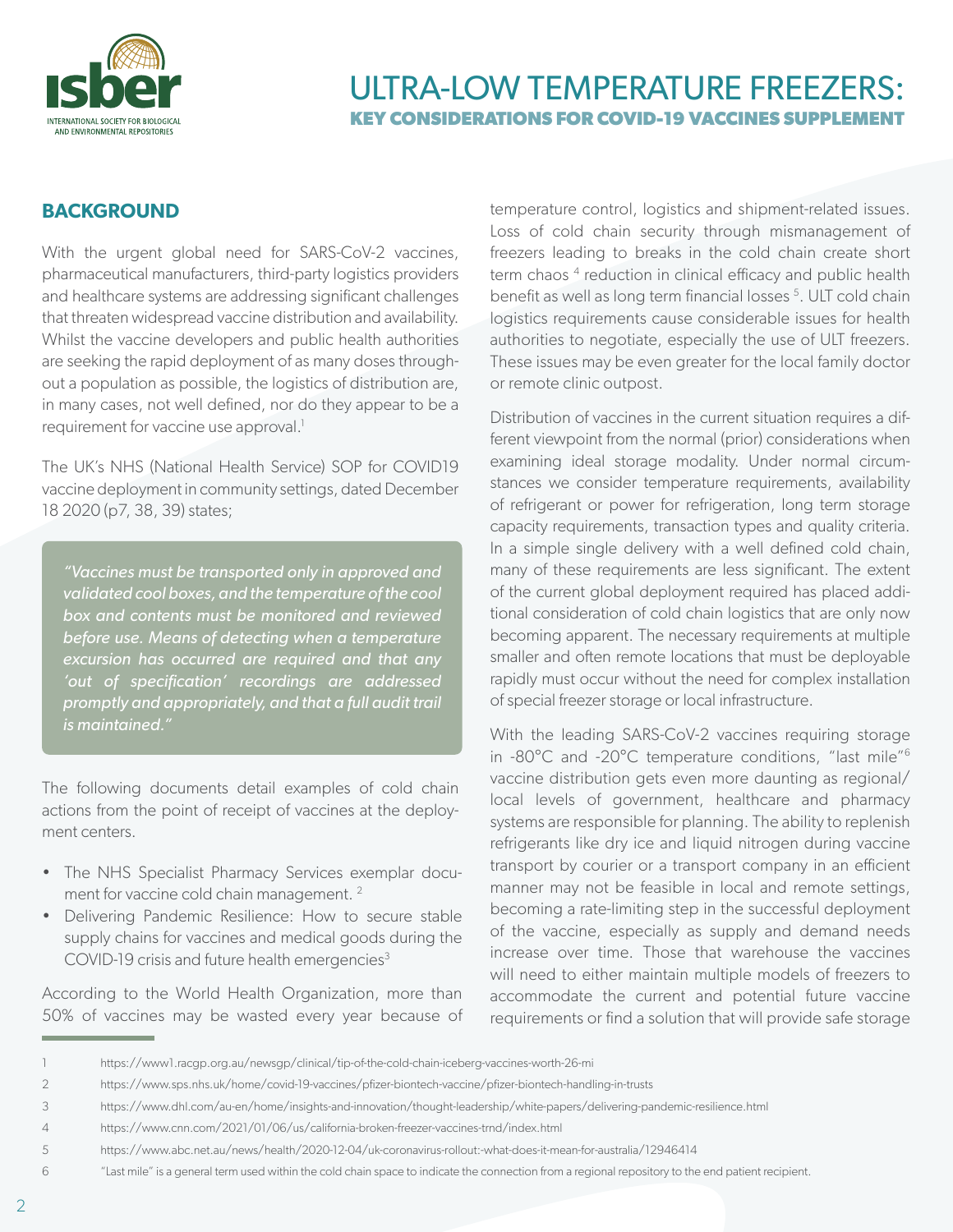

for a large range of temperature requirements. Meanwhile the demand for stand-alone ULT freezers has significantly increased lead times from an average 4 weeks to as long at 16-18 weeks, which creates issues for many local areas in gaining the necessary equipment to do the job. The ideal solution for storing vaccines at the local areas may not be available because of long lead times.

Consistency in storage is key. One of the key drivers associated with ULT freezer logistics and distribution will be related to the recently released ISO-21973 (*Biotechnology — General requirements for transportation of cells for therapeutic use*). It includes recommendations around management of equipment being utilized for the SARS-CoV-2 vaccine distribution. Vaccine preparedness teams across the globe are now finding themselves urgently planning the provision of ULT equipment and dry ice services, sometimes with limited experience and guidance to support their efforts.

The **International Society for Biological and Environmental Repositories (ISBER),** represents professional experts in the distribution of biological material. ISBER is dedicated to the creation and promulgation of international best practices and standards in biobanking, including establishing cold chain security for biospecimens and therapeutics. This document just released draws on accepted practices known to ensure robust ULT product storage and distribution that are routinely used by biorepositories. The document represents a consensus view from the biobanking community. The organization drew on the expertise of biorepository managers and industry vendors to draft a position statement intends to supplement guidance from national and local health agencies on managing the cold chain deployment of frozen COVID-19 vaccines.

The Best Practices below are only selected examples relevant to the consideration being described. At no point is this considered a comprehensive list but merely an extraction from our more thorough **ISBER Best Practices: Recommendation for Repositories** *4th Edition* which should be considered the source material<sup>7</sup>.



**STAFF TRAINING IS CRITICAL**

### **然 Provide all vaccination staff with proper training in cold chain supply, freezer operations and frozen sample handling.**

According to the CDC's Vaccine Storage and Handling Toolkit<sup>8</sup>;

*"Vaccine storage and handling practices are only as effective as the staff that implements them. Staff that is well-trained in general storage and handling principles and organization-specific storage and handling standard operating procedures (SOPs) is critical to ensuring vaccine supply potency and patient safety."*

It needs to be recognized that large hubs will have more capable and trained staff. Yet, the further from resourceful hubs, into regional, local and even more remote areas, it will be less likely that administrators will have access to trained, experienced specialists who understand cold chain management. Furthermore, knowledge of the science behind vaccine storage requirements (i.e., cryobiology) will strengthen practices at all levels. Hence, consistent messaging through education and training must be made available. The most effective manner for this may be through online education and on demand webinars. ISBER, as experts in cold chain logistics for biospecimens and therapeutics has such educational resources available.

<sup>7</sup> <https://www.isber.org/page/BPR>

<sup>8</sup> <https://www.cdc.gov/vaccines/hcp/admin/storage/toolkit/index.html>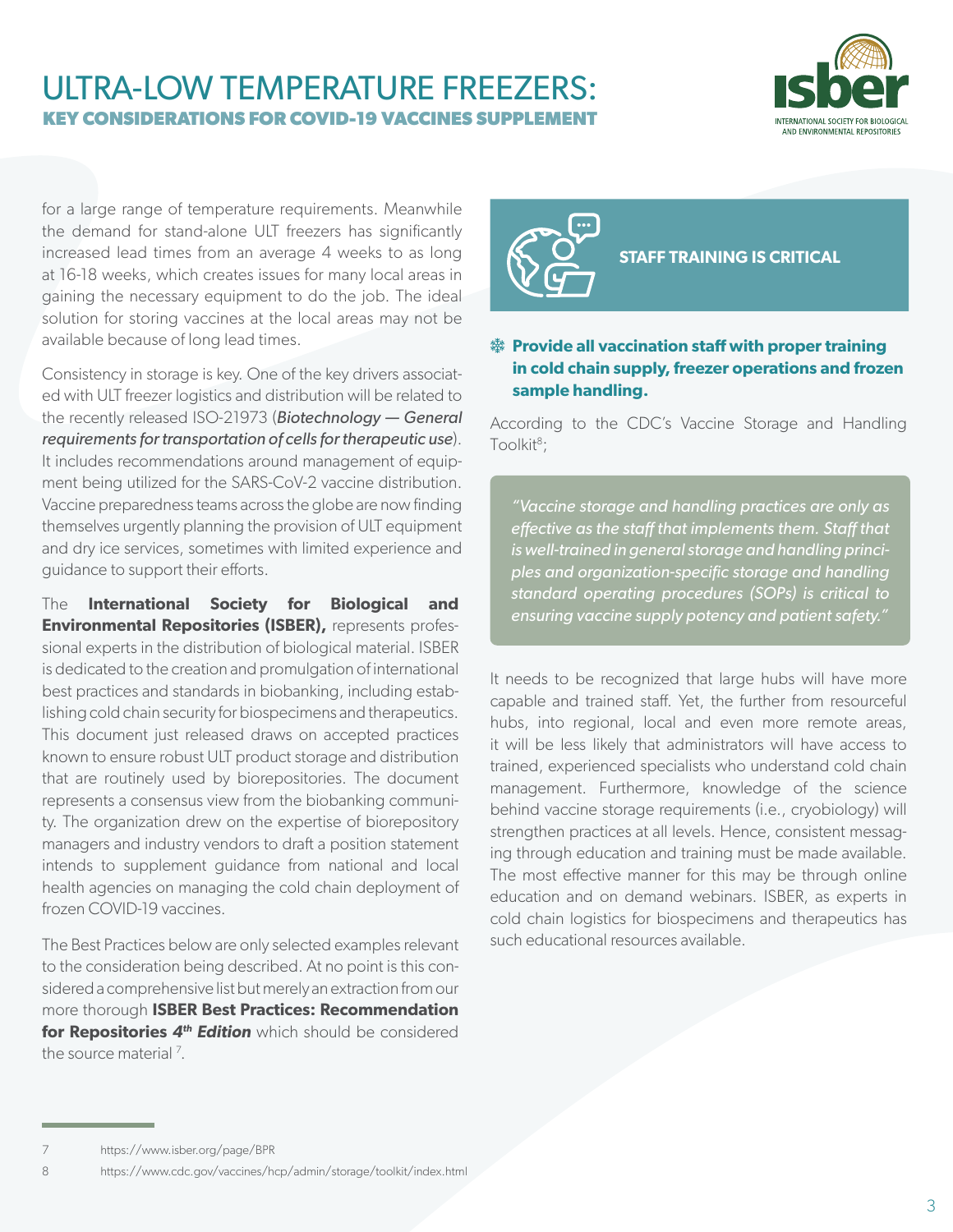

*ISBER Best Practices: C12.3 Equipment Maintenance and Repair; G. Training*

*Properly trained personnel with expertise in monitoring and repairing repository equipment (especially freezers and refrigerators) should be used for regular and emergency repairs.*

*These trained technicians may be on the repository staff, may be on staff within the larger organization within the institution in which the repository resides, may be available through a "fee for service" arrangement with a commercial entity with this expertise, or repair services may be obtained from a similar entity on a retainer basis.* 

*Training Resources available at: isber.org/page/webinars-on-demand*



### **ULT FREEZER SELECTION MUST MEET LOCAL REQUIREMENTS**

### **<sup>\$</sup> DO NOT use frost-free freezers as they use a warming cycle and lead to regular temperature excursions.**

When selecting an ultra-low temperature (ULT) storage system, it's important to consider the following:

**Temperature Settings:** Most mechanical cold chain equipment can handle one temperature only. Is the internal storage temperature flexible? Hold time at designated temperature especially during peak times when open and closure may be more frequent.

**Freezer Size:** What is the system's capacity and throughput? Is the system modular? Can it be expanded if necessary? What is the system footprint considering peripherals? For this vaccine deployment health care facilities and pharmacies are choosing to choose non-traditional ULT freezer appliances with highly compact designs for remote, portable and even mobile use. Larger freezer units take longer to recover temperature after door openings.

**Portability:** Can it be repurposed after the vaccination program is complete. Can the system be easily relocated? Is it mobile?

**Suppliers and Support:** Is the system/supplier/service provider dependable? What is the currency, frequency of delivery and installation time? Can regular maintenance be easily performed in order to maintain the system's peak performance? What happens if there is a problem with the system? How easy is the system of use and does it require minimal staff training.

**Monitoring:** Are 24/7 monitoring and alarm systems available? Will trained personnel be available to respond at all times? Can the monitoring system be tampered with? How simple is it to create a audit trail of freezer stocks (e.g. biospecimens, vaccine doses)? Are service agreements availability for both freezer and monitoring system and do they provide immediate coverage.

### **<sup>\$</sup> Choose freezers with the widest temperature range to accommodate multiple vaccine candidates and choose the smallest freezer required.**

Consider preparing for the range of temperatures at which multiple COVID-19 vaccine candidates must be stored. Not being able to meet the storage requirements of any one of the approved vaccines will limit vaccine administration options at the point of patient care, especially considering multi-dose patient requirements. Aim to cover all the options by choosing ULT freezers with the widest temperature setpoint range to optimize ultra cold storage for all vaccine candidates.

Freezer should be capable of storing multiple types of packaging formats. Note that whilst typical reference size for storage boxes are 10X10 cryoboxes, the Pfizer vaccines come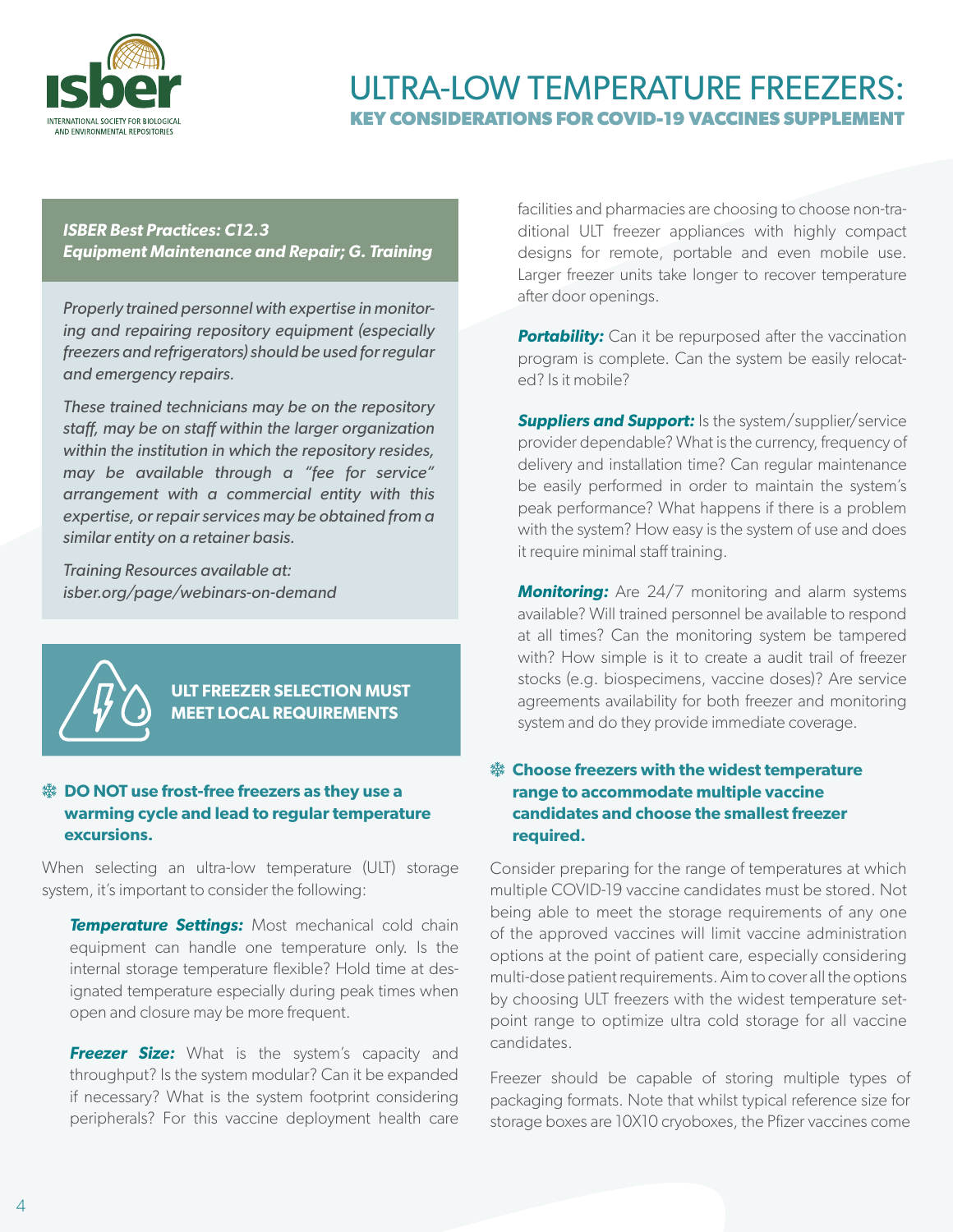

in "pizza boxes" which is preferred but will limit the cold chain equipment. Minimum freezer opening (neck size) is estimated as 24" for storage of these large delivery boxes which is estimated to comfortably store 5-7 of the Pfizer shipment boxes.

### $*$  Confirm the power configuration available in your **lab prior to purchase, especially in areas with low-grade power supply.**

What are the voltage (e.g., 120v or 220/208v) and amperage (e.g., 10, 15, 20amps) requirements? ULT freezers typically plug into high-voltage power outlets with multiple power supply requirements when deploying units in various regions of the world. Organizations can avoid building power modification delays and careful planning of ULT freezer power options to meet regional standards, by installing ULTs with a wide voltage range and universal power built in.

To address environmental concerns, energy-star rated ULT freezers are available and recommended. ULT freezers utilizing natural, eco-friendly refrigerants are available and recommended.

### **※ Have a dedicated backup power system in place in case of power outage.**

Ensure ULT freezer outlets are on an emergency circuit powered by a generator preferably with an uninterrupted power supply (UPS) to provide short term power during the power correction that would occur in the event of a power interruption. Emergency backup systems that automatically cool their contents with LN2 or liquid CO<sub>2</sub> should be considered.

### p **Install an independent internal thermometer sensor to log/alert against temperature fluctuations. Ensure internet or Wi-Fi access and send alerts to multiple staff.**

Temperature monitoring and data logging must be recordable and/or transmittable quality so as to be able to regularly report data to ensure compliance with required conditions and thus efficacy of vaccine.

It is strongly recommended to install an independent alarm

monitoring system on any ULT unit. This is additional to the freezer's original system and acts as an independent monitoring system that can be programmed to alert staff with enough time to resolve the problem and protect the integrity of the stored product. The optimal number, type and location of temperature probes used for freezer monitoring should be considered and should come with a Certificate of Calibration.

*ISBER Best Practices: C.1 Storage and Processing Equipment; C.3. Mechanical Freezers; B.5. Backup Power*

*Temperature mapping should be performed to document and control the temperature distribution within a storage area upon installation and periodically at defined intervals.*

*Adequate airflow around freezers and refrigerators will decrease the risk of overheating of compressors, shortening compressor life, and decrease growth of mold and other harmful microbial contamination situations.*

*Heating, Ventilation, Air Conditioning (HVAC) systems are more efficient than simple ventilation systems at maintaining temperatures and humidity.*

*Repositories should be aware of the location of their building generators and confirm that they are on the backup system. Repositories should be aware of the location of their building generators and confirm that they are on the backup system.*



**ULT FREEZER INSTALLATION REQUIRES A SPECIFIC STORAGE AREA**

Be aware of facility infrastructure obstacles such as floor space constraints, high energy draws, power distribution, and limited Heating Ventilation and Air Conditioning (HVAC)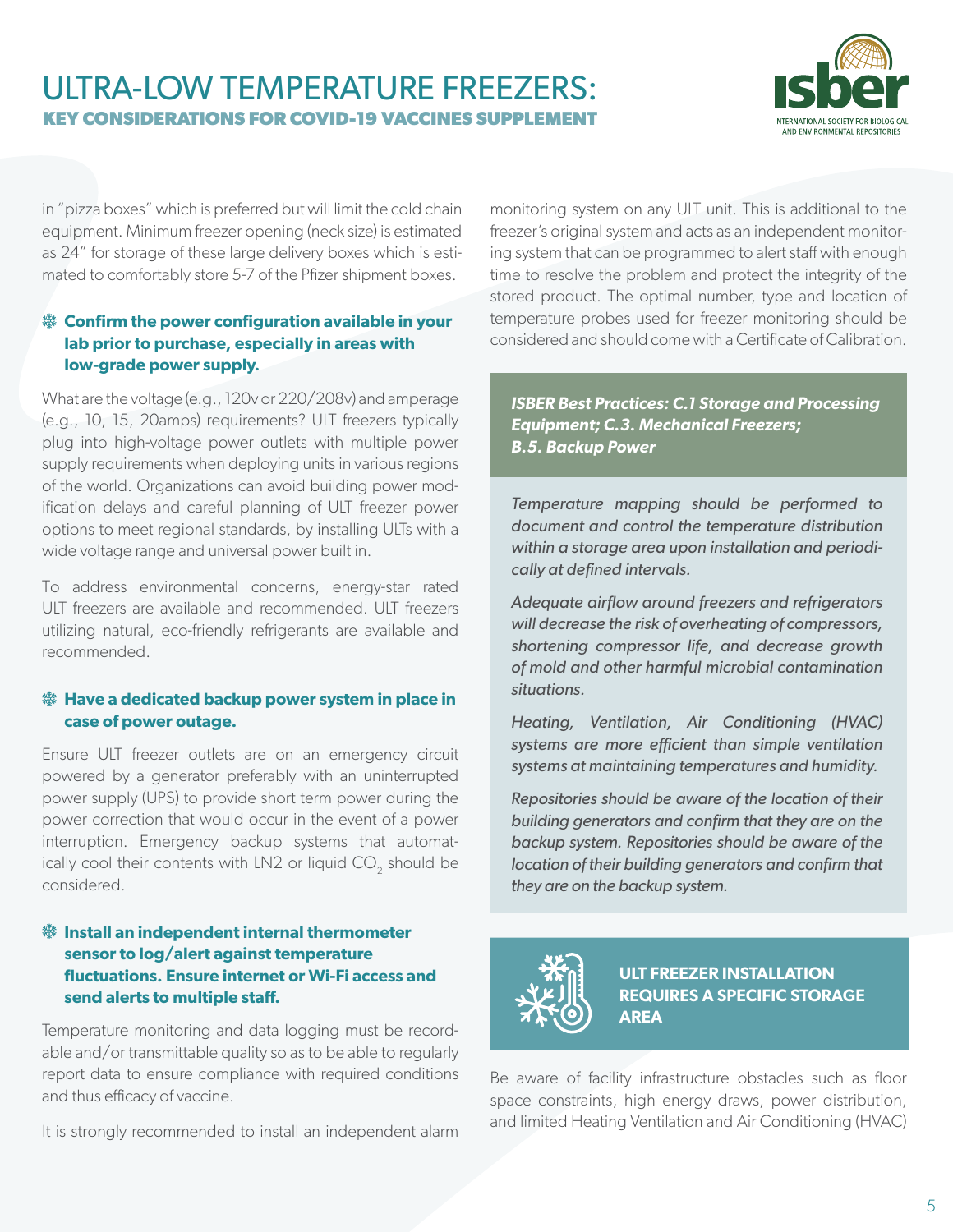

capacity when quickly ramping up ultra-low freezer capacity. This can be mitigated by selecting ULT models with higher storage density that require less space, energy and infrastructure to operate over a wider range of ambient conditions and voltages.

### $\frac{4}{30}$  **Each freezer requires an independent circuit. Ensure outlets are on an emergency circuit with built-in redundancy.**

If two units are plugged into the same outlet it is likely you could trip the breaker and impact both units. While not an issue in many regions, local facilities within rural and developing economies may contend with low-grade power. In this scenario, special power conditioners may be required for ULT operation.

### $\frac{4}{32}$  Ensure room where freezer will be housed can **handle additional heat load. ULT units will increase humidity and temperature.**

All ULT units, even the more energy efficient units, have significant heat rejection. Many ULT models produce excessive heat as a by-product of ULT production. The more ULTs running in a facility, such as a biobank in a central warehouse, the more heat that builds up within the building interior. These rising ambient temperatures can have significant impact on ULT performance, reliability and efficiency. This may cause HVAC systems to work harder, especially in warmer climates and seasons, leading to increased strain on building systems, higher energy costs and can even lead to freezer failures. If the HVAC of the room was already at capacity, adding a new ULT unit may overload the system. ULT freezers need to have a low ambient environment, preferably around 22°C. A warmer room will negatively affect the recovery rate of the unit and potentially cause restriction or oil logging issues.

### $\frac{4}{3}$  **ULT freezers need to pull air in and exhaust without restriction. Check clearance requirements outlined by each manufacturer before purchase.**

Confirm the placement of the unit meets the clearance requirements outlined by each manufacturer in the operator's manual. This is especially important on the front and back of units. ULT freezers need to pull air in and exhaust without restriction. A ULT freezer placed directly against a wall cannot exhaust and will recirculate on itself and cause the unit to overheat. Care should be taken to ensure the ULT freezer is not placed directly under an HVAC supply register as it would blow air into the unit during door openings. Do not place the unit in direct sunlight, especially afternoon sun.

#### *ISBER Best Practices B. Facilities*

*An efficient repository has many particular location and design elements to ensure the safe-keeping of the material stored, support the equipment employed, and provide a safe and effective working environment for the repository staff.* 

*In planning the design of a repository, it is necessary to know the types of material being stored, the required storage and handling conditions, the projected retention periods, projected growth of the specimen numbers, and the projected use of the materials.* 

*The design should include sufficient space to accommodate the material planned for initial, future, and backup storage and also provide for the safe movement of people, equipment, and specimens, as needed, or as required by law and/or other regulatory agencies.*



**ULT FREEZER OPERATION AND MAINTENANCE MUST BE COORDINATED**

p **Access to vaccines needs a strict procedure for how staff will manage door openings. Aim for few and short door openings to avoid freezer temperature fluctuations. Allow the freezer to return to set temperature.**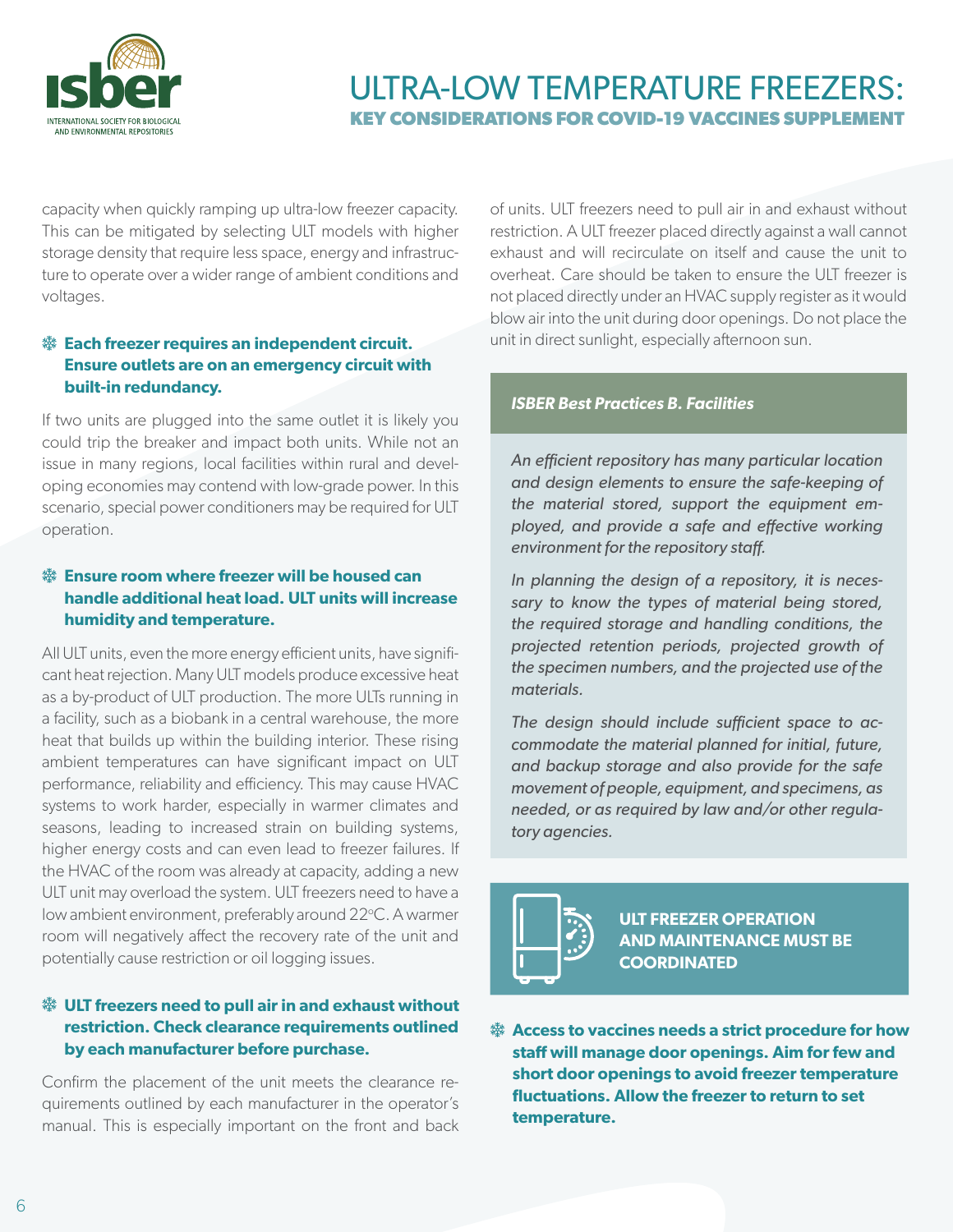

Limit door openings and minimize the length of time for each opening. ULT units are not designed for continuous door openings and need time to recover after each opening. Utilize the interior doors/sub doors for the ULT freezer. This will allow for greater temperature control for the products stored behind the closed inner doors. The use of small portable ultra low temperature containers for transient storage of vaccine doses may also need to be considered in the daily work flow.

When loading a ULT unit it is recommended by most manufactures to load one shelf at a time. Load the top shelf then close the door and allow the temperature to recover. Then continue with the subsequent shelves.

### $\frac{4b}{3}$  **Avoid an empty unit. If you do not have product to fill the unit, consider adding empty aluminum racks to fill it.**

Create a digitized audit trail of content entry and withdrawal.

### **然 Regularly clean the condenser and gaskets to prevent ice formation, especially around doors.**

The condenser is how the unit removes the heat from the cabinet. If condenser is dirty or blocked it can cause the refrigeration to run warm and cause a restriction or oil logging and shorten the life of the compressor.

Given the extreme temperature of ULT freezers they often form ice on the gasket and around doors. If not regularly cleared it can prohibit the door from closing properly and allow outside air to infiltrate into the cabinet. Ice can also lead to damage to the door latch and door alignment. It is inevitable that the walls inside of a ULT freezer will accumulate ice/frost over time. Some manufacturers recommend defrosting a ULT freezer yearly, although this is not always feasible in most applications. However, if a unit has excessive ice buildup on the interior walls beyond ½" it will directly affect temperature uniformity throughout the unit. In some cases, this can create a 10°C difference between the top and the bottom of the ULT freezer.

### $\frac{4}{3}$  **Ensure ULT freezers are calibrated for accuracy of temperature display.**

It is not uncommon for the temperature sensor and electronics to drift over time.

ULT units are designed to maintain temperature. They are not intended to cool material down to -80°C. It is preferable that material placed inside a ULT unit is already at -80°C.

To ensure accurate temperature monitoring, test audible and visual alarm functionality regularly. Alarm battery should be checked regularly and replaced approximately every 2 years.

Compressor amp draw should be checked during each preventive maintenance inspection. The amp draw can provide insight as to how hard a compressor is working and can indicate the potential for unit failure.

### *ISBER Best Practices: C.12 Equipment Maintenance*

*A system for preventative maintenance and repair of storage equipment, supporting systems, and facilities should be in place. System maintenance should be performed at regular, established intervals per manufacturer's recommendation and as determined as fit for purpose aligned with the repository's practices.*

*Freezer and refrigerator units should be qualified prior to and periodically during use by performing temperature mapping with multiple thermocouples placed throughout the storage unit to evaluate consistency of temperature.* 

*This temperature profile should be performed prior to its initial use so that warm and cold spots that could be problematic for material storage can be identified.*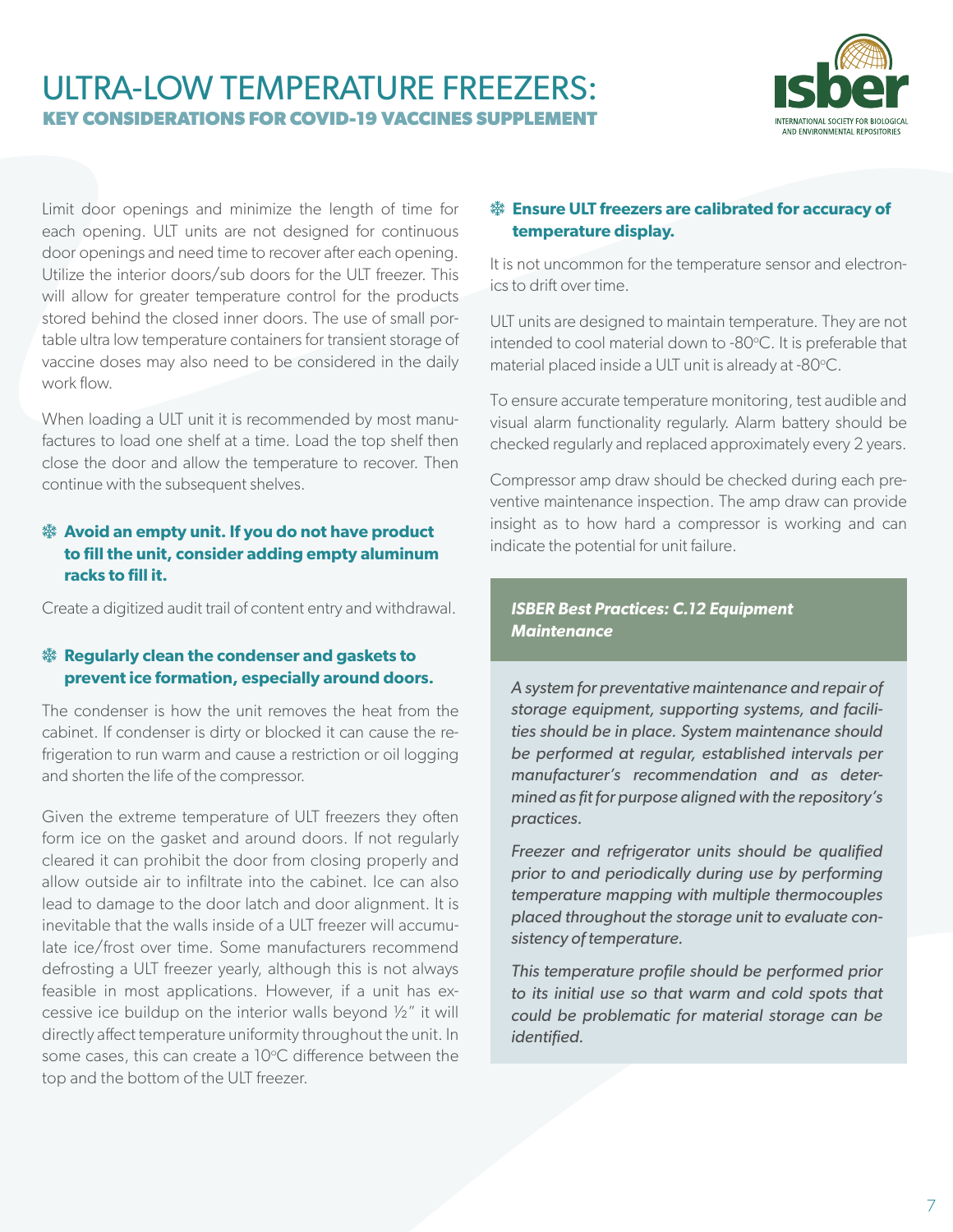



**ULT FREEZER EMERGENCY PLANNING**

### $\frac{4}{3}$  **Draft an emergency plan in case of freezer failure, power outage, natural disaster, and other common hazards.**

Emergencies can cover a wide range of natural and man-made disasters, all of which may have varying effects on the facility and on the ability of the repository to carry out its essential functions. The type and duration of disasters may depend on the geographic location at which the repository is located. Emergency plans should consider scenarios including alternative storage facilities if the primary freezer fails, building access for out-of-hours emergencies, packing of vaccine for rapid transfer to new storage unit and how a freezer temperature will be monitored during a power outage.

### **<sup>\$</sup> Have a written procedure for transferring specimens to alternative storage (e.g. dry ice).**

We see the lack of preventative maintenance programs for ULT's and LN2 cold chain equipment as the primary reason for issues/failures. Ensure there is available space for alternative storage. This includes dedicated empty freezer space maintained at operating temperature.

### *ISBER Best Practices: B.8 Emergency Preparedness*

*Repositories should have a written procedure for transferring specimens from a failed or malfunctioning unit (one that has exceeded or is on the verge of exceeding its acceptable operating temperature range or become over-filled) and for the return of the specimens to their original location once it is considered safe to do so.* 

*The procedure should include the freezer or refrigerator name or number as well as the location within the freezer where the specimens have been relocated. Repositories should have backup power and/or alternate cooling systems in place, as well as an emergency response plan.* 

*Systems should be equipped with redundant compressors that operate under an electrical alternating control system.* 

*To prepare for the possibility of freezer contamination by blood or other fluids, decontamination equipment and procedures should be available in advance.*



**SHIPPING & LOGISTICS: DRY ICE AND LIQUID NITROGEN (LN2) LOGISTICS**

Regional/local leaders are being challenged to get vaccines from central repositories to remote or immobile communities like extended care facilities, nursing homes, and rural populations, without breaking the ULT cold chain. This is where traditional ULT freezers are too bulky, heavy and generally impractical.

While the use of dry ice cooling may be considered by some to be an option here, it continues to be in short supply and requires PPE and training for safe handling. Also, an average dry ice block has a life span of only 18-24 hours. Especially considering multi-week, multi-dose inoculation requirements, dry ice cannot provide long-term, reliable protection of vaccine dose efficacy.

With the limited availability, life span and temperature control of dry ice cooling methods, best practices for rapid and remote deployment of ULT storage will become increasingly critical for regional/local delivery of safe and effective COVID-19 vaccines to the public.